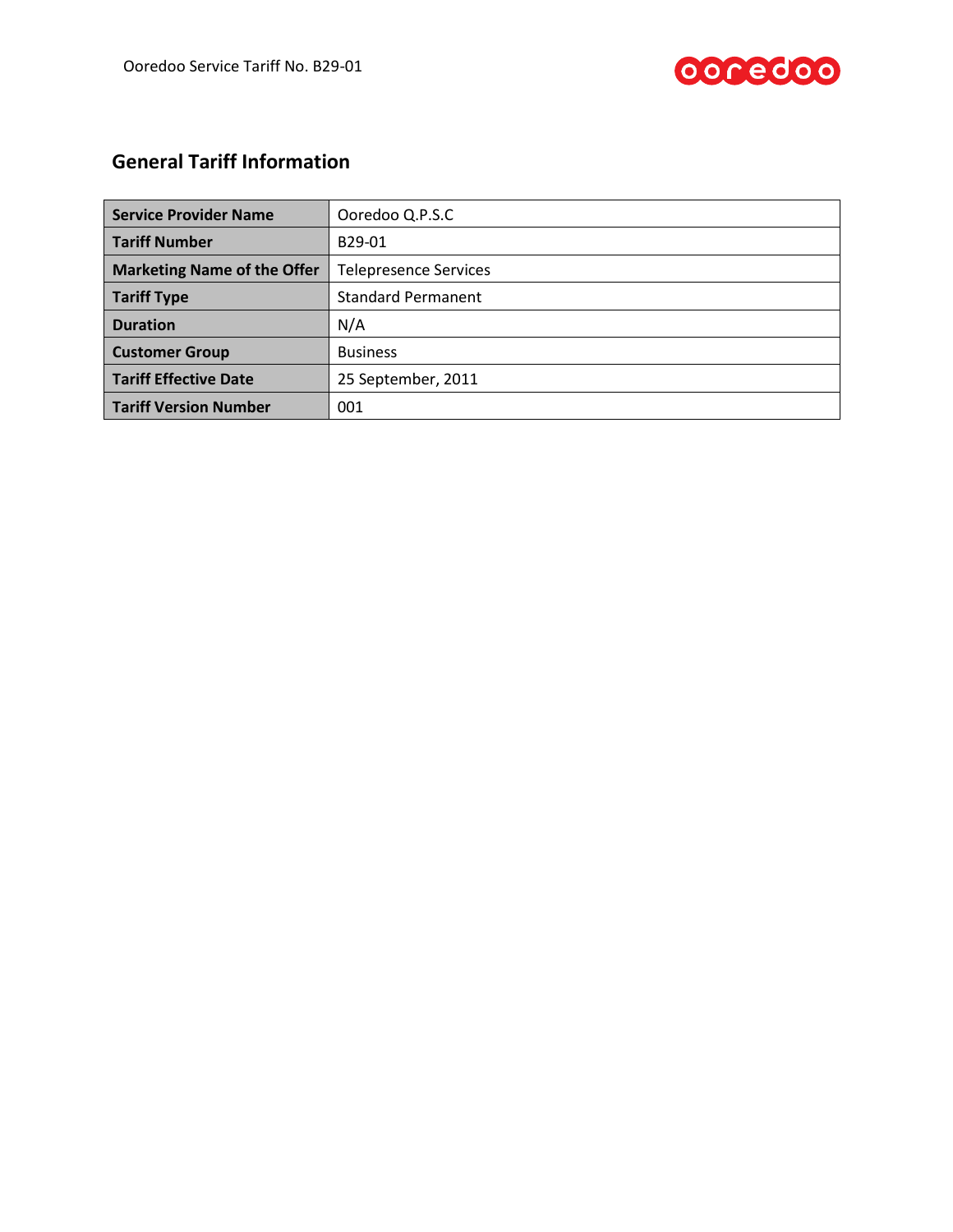

# **1. Definitions**

- **1.1** Ooredoo means Ooredoo Qatar Q.P.S.C.
- **1.2** Subscriber means the person or entity that enters into an agreement with Ooredoo to receive and pay for the Telepresence Service.
- **1.3** Public Room Tariff The applicable rate for Doha Telepresence Public Room as per the tariff sheet
- 1.4 User means the natural person who uses the relevant Service.
- **1.5** Public Telepresence Room Is the Ooredoo Facility at a designated place which houses Public Telepresence Facilities owned and operated by Ooredoo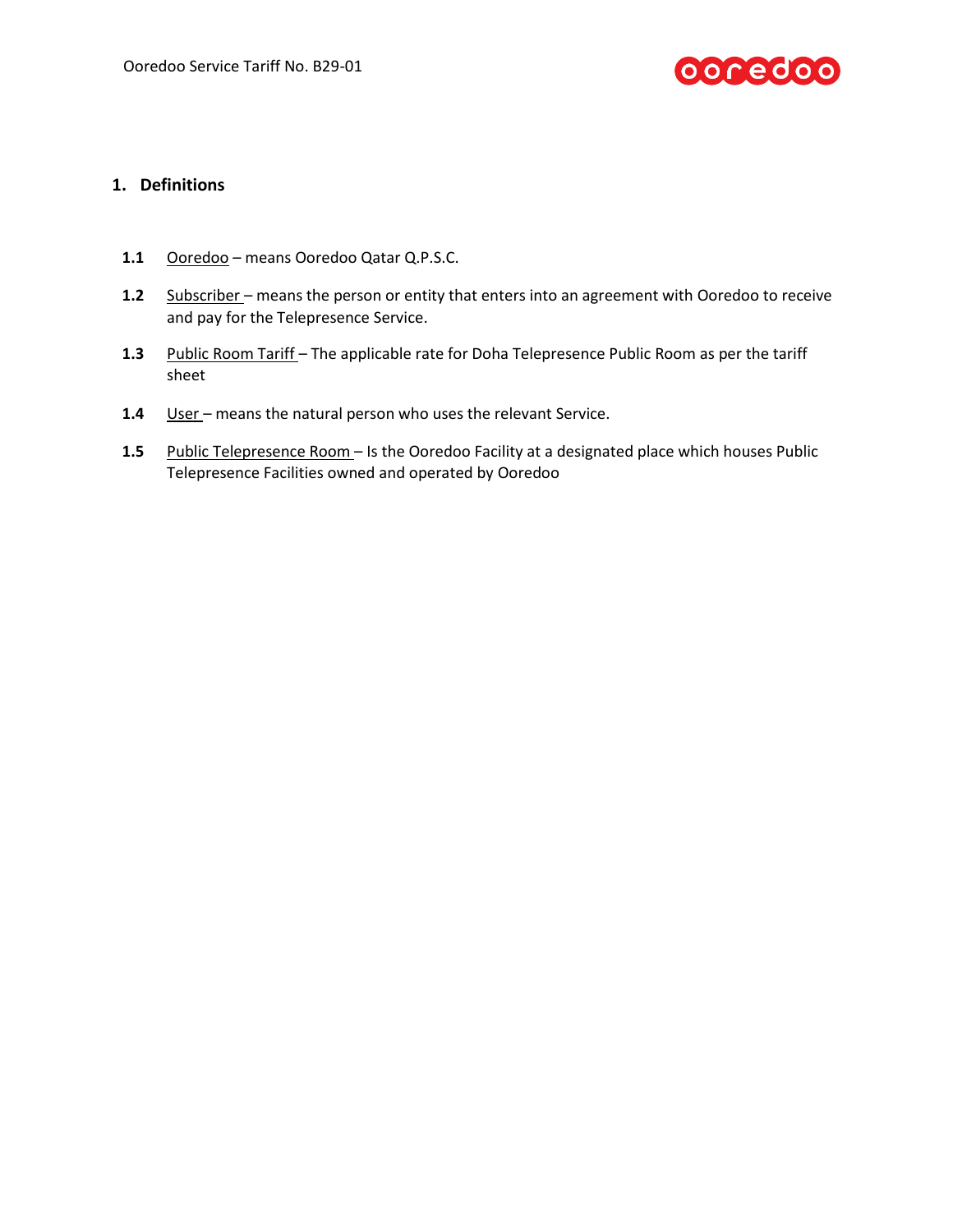

#### **2. Tariff Terms and Conditions**

- **2.1** This tariff is for Telepresence services from a designated location out of Qatar to a location in another country (subject to technical feasibility).
- **2.2** This tariff contains rates and charges applicable for Public Telepresence.
- **2.3** This tariff will be effective as of the date established in this tariff and will automatically cease being effective if Ooredoo publishes a new tariff for this service or publishes notification on its webpage that this tariff is no longer effective subject to CRA approval, if required.
- **2.4** From time to time Ooredoo may publish promotions and readjustments on its webpage or by other means. Such promotions and readjustments will suspend or modify this tariff as specified by Ooredoo as of the date Ooredoo publishes such promotions or readjustments subject to CRA approval, if required.
- **2.5** These Service terms and conditions are in addition to the terms and conditions specified in Ooredoo's General Terms and Conditions for the Provision of Consumer Telecommunications Services where referenced.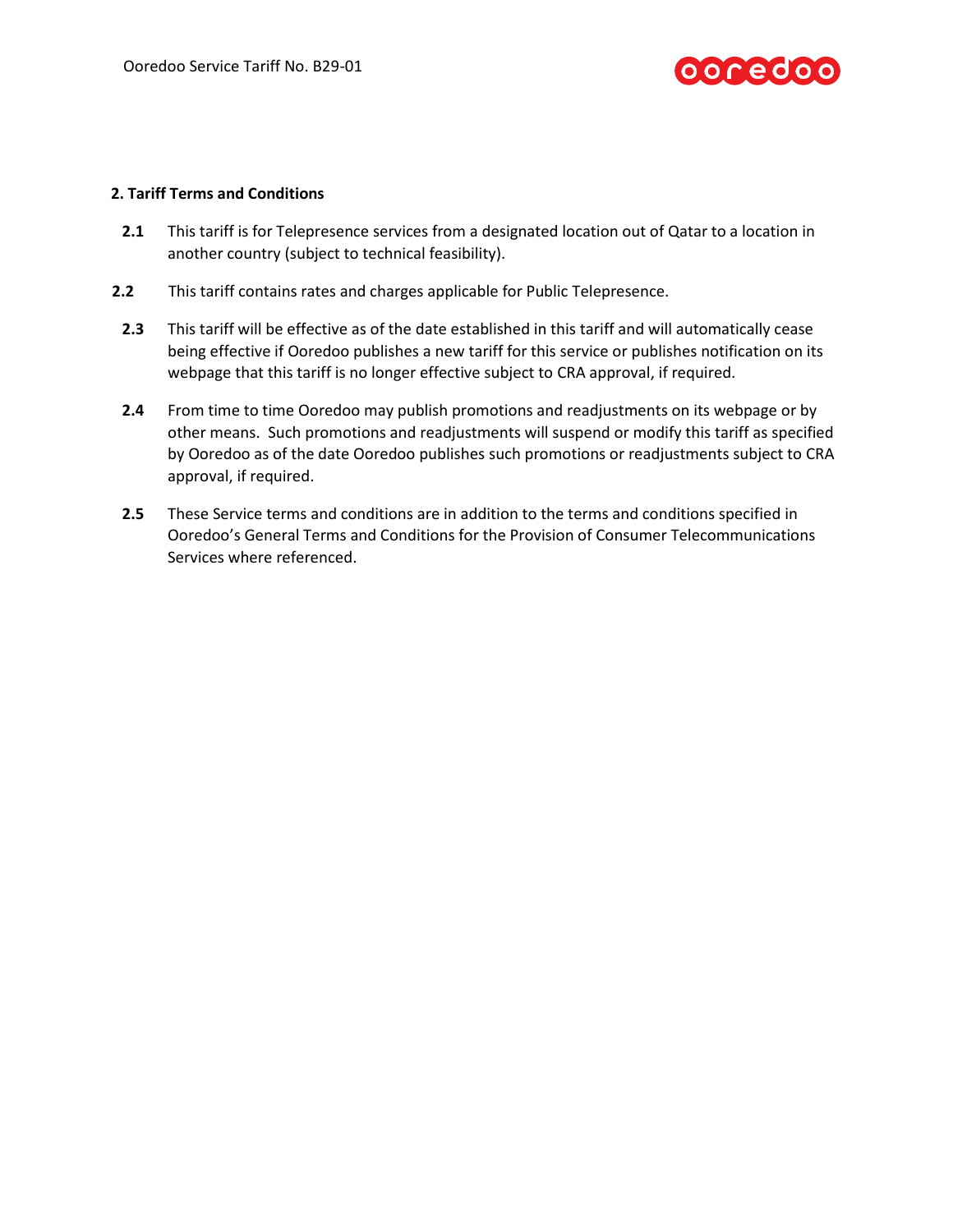

## **3. Telepresence Service**

- **3.1 Service Description:** Telepresence" is the ability to share audio, data, and video with a distant site or sites as though the person were truly in the same room, across the conference table. What makes Telepresence unique from traditional video conferencing relates to how the audio, video, document sharing, control systems, room environment, and transport are handled.
- **3.2 Public Telepresence Service:** Access to Ooredoo's Telepresence is at a designated place which houses Public Telepresence Facilities owned and operated by Ooredoo. Any subscriber wishing to avail this facility will schedule the service through Ooredoo at an appropriate time, duration and the choice of remote location for the Telepresence Service as per the tariff. Ooredoo shall provide the Telepresence Service to the subscriber during the specified time and duration. The Telepresence Services are provided only to Global Destinations. Ooredoo shall update the list of destinations/countries where such facilities are available periodically.
- **3.3 Commencement of Service for Public Room:** The Telepresence Service will commence from the start of the scheduled time on the date requested till the end of the requested time which will be on demand.
- **3.4 Service Validity:** The service validity would be the number of hours a customer schedules the Telepresence service.

#### **4. Service Features and Charge Rates**

#### **4.1 Charging:**

4.1.1 The charge rate for Ooredoo Public Telepresence in Qatar is set out as below at the Ooredoo Telepresence Room Facility:

#### **Hourly Rate: QAR 2,200**

#### **5. Service Provider obligations**

- **5.1 Service Availability and Limits:** Certain factors, such as network changes, traffic volume, transmission limits, service outages, technical limitations, signal strength, customer device, terrain, structures, weather, or other conditions that may arise from time to time, may interfere with actual service quality and availability. Calls may be interrupted, dropped, refused or limited. Ooredoo will not be liable for any service limits due to these conditions that may arise from time to time, subject to Ooredoo's statutory and licence obligations and requirements.
- **5.2 Allocation and Access:** In conjunction with the operator of the Distant Terminal, Ooredoo shall allocate and reserve for the exclusive use of the Subscriber the Telepresence Service for twoway conferencing between Doha and the Destination Point according to the mode of usage and for the hours and period stated in the Service Level Agreement.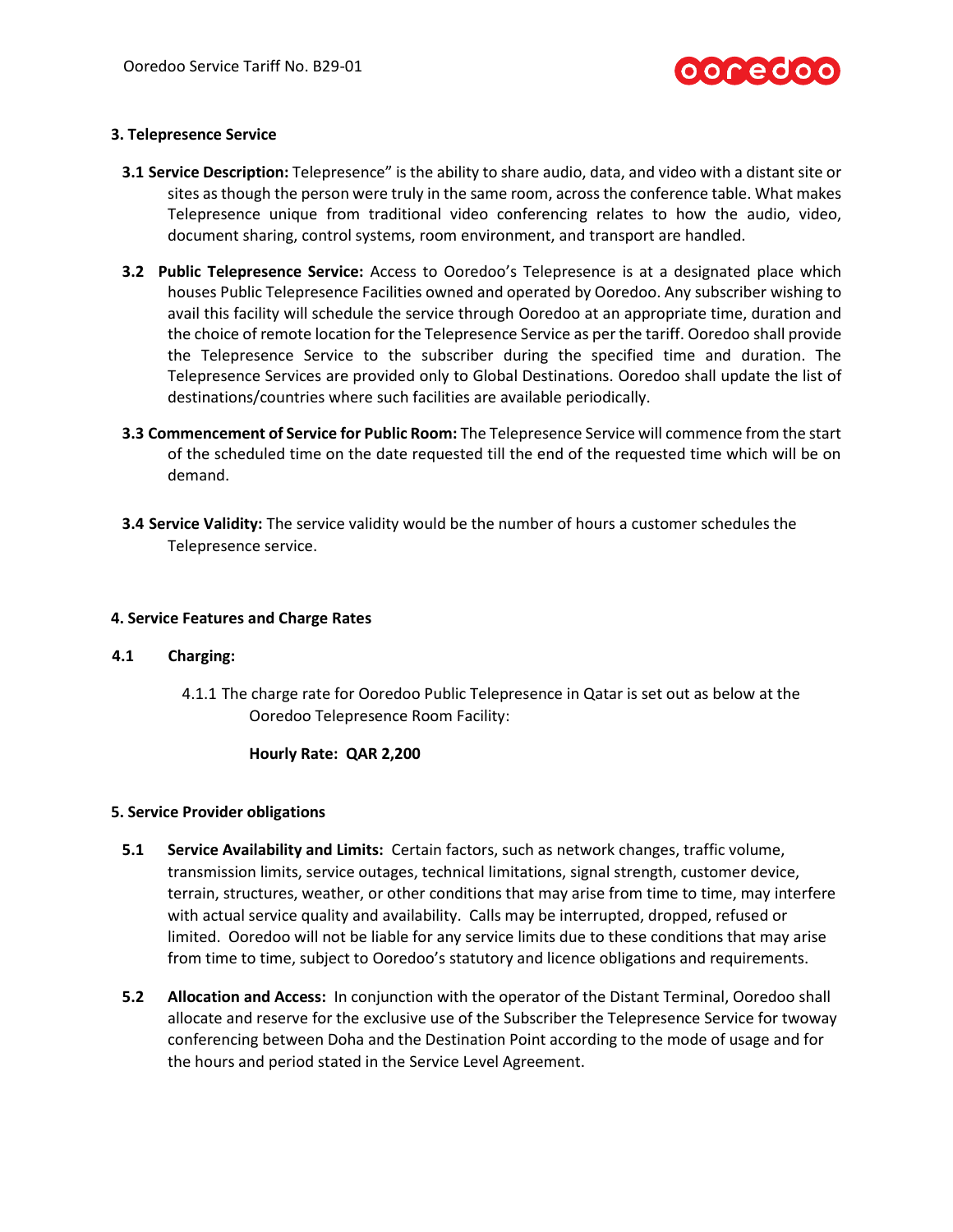

- 5.2.1 Access to the Telepresence Service at Doha terminal shall be provided by Ooredoo in accordance with the terms of this Tariff and at the Distant Terminal pursuant to arrangements made or to be made between the Subscriber and the operator of the Distant Terminal.
- 5.2.2 The hours and period of Service, mode of usage, rental and accounting procedure of the Telepresence Service shall be in accordance with the terms as the parties agree.

## **6. Subscriber obligations**

- **6.1 Minimum Service Period for Public Telepresence Service:** Unless otherwise stated in the Service Level Agreement the minimum duration for any Public Telepresence Services would be one hour.
- **6.2 Discontinuation:** Ooredoo reserves the right to discontinue the Telepresence Service temporarily or permanently if the use of the Telepresence Service, in Ooredoo's reasonable judgment, is causing or is likely to cause substantial impairment to Ooredoo's regular public services and in any such case Ooredoo shall give the Subscriber the maximum length of notice, practicable in the prevailing circumstances, of any intended discontinuation of the Telepresence Service under this clause. No rental shall be paid for the period of such discontinuation.
	- 6.2.1 Ooredoo may need to discontinue service for a variety of reasons, such as maintenance, Telepresence Service interruptions or in the event of an emergency when capacity in the cable is reduced for any reason, such as cable failure, and Services are required to be re-used to convey priority emergency traffic.
- **6.3 Use of the Telepresence Service:** The Subscriber shall use the Telepresence Service only for purposes strictly relating in all respects to its business and in particular the Subscriber shall not use or allow the use of the Telepresence Service to provide unlicensed telecommunications services or for any other unlawful activity. Under The Telecommunications Act of 2006, CRA is responsible for determining the telecommunications services to be licensed in the State of Qatar, and the enforcement thereof.
- **6.4 Assignment:** The Subscriber shall not assign; transfer sublet, charge or otherwise part of any of its rights and obligations under the Service Agreement without the prior written consent of Ooredoo, which will not be withheld unreasonably.